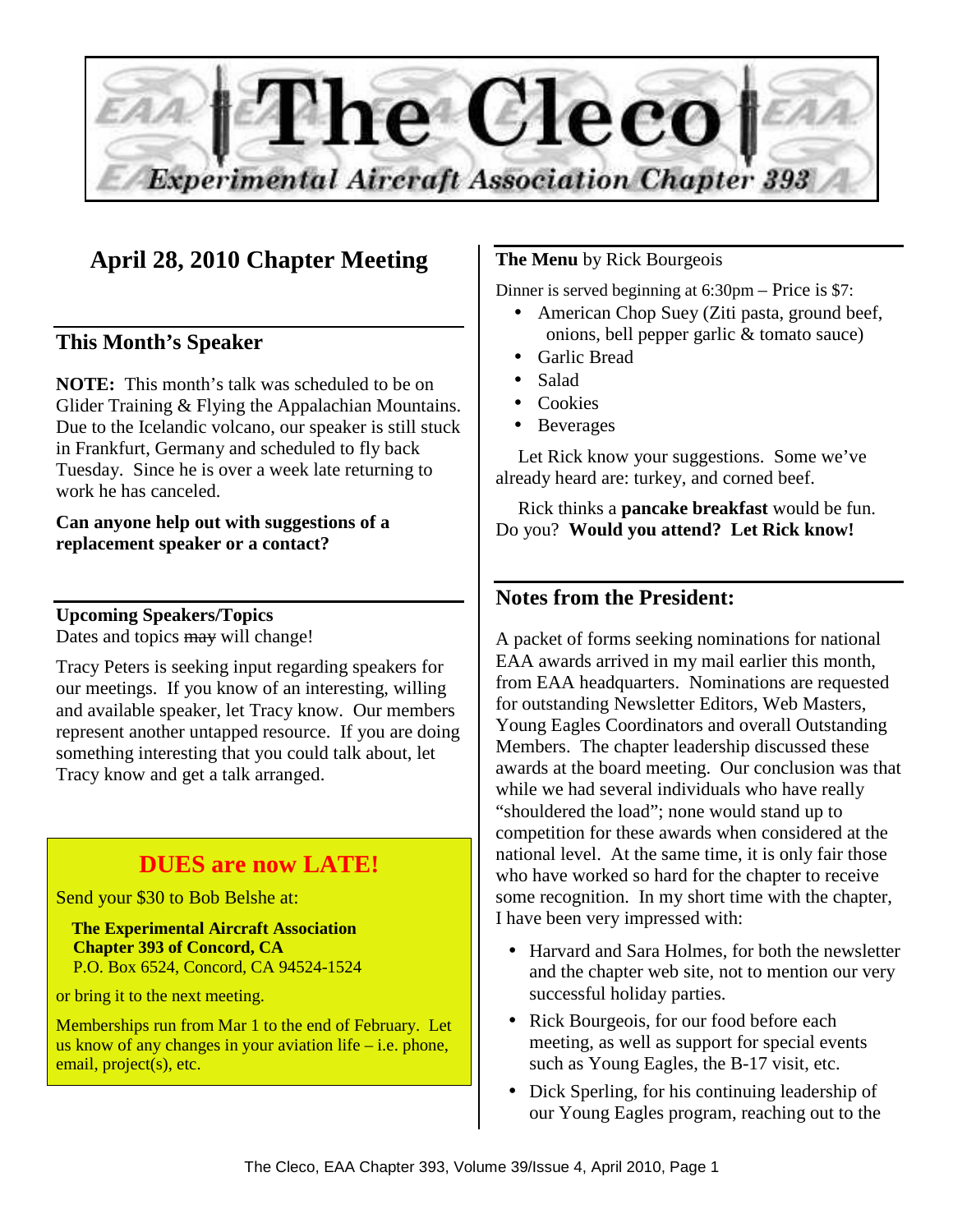community around us, particularly the Boys Scouts and Sea Scouts.

- Guy Jones, for consistent ground support of our Young Eagle rallies, as well as regular support to the board in our monthly deliberations.
- Ken McKenzie, for his several terms as chapter president. It's not an easy job (as I am discovering) and requires constant "tending to".
- Pete Mitchell, for his quiet but consistent performance as chapter secretary and Young Eagles "computer guy".
- Tracy Peters, for his Young Eagles support as a Boy Scout aviation merit badge counselor, not to mention his recent performance as chapter vice president.
- Louis Goodell, for his years and years of service as chapter treasurer, as well as printing of the newsletter.

I am sure I have missed someone in this list – please accept my apologies for doing so. I am willing to take that risk because I believe it's important to give credit to those who have so selflessly given of their time and talents. Thanks to all of you!

Turning to another subject, I'd like to share a recent flying experience. It was one of those magical flights when everything was right with the world. A friend and I gave a ride to another pilot who was forced to leave his airplane (a 50's vintage Cessna 180 Skywagon) at the Bishop airport due to bad weather. We took off from Oakland at 8am and flew directly over Yosemite Valley on our way to Bishop, crossing the Sierras at 13,500 feet. The wind was virtually non-existent (thank God!) The Sierra was blanketed with snow. Waterfalls were abundant, particularly the one pouring into Hetch Hetchy. Even at 13,500 feet some of the mountain tops resembled jagged teeth waiting to bite us! The Bishop airport has three runways, so even if there were a lot of wind (which is normally the case) one has something to land on. Located in the Owens Valley alongside highway 395, it's a different, beautiful world.

It's worth mentioning why our friend had to leave his airplane at Bishop. He was returning to Oakland from a vacation in Utah and had planned to cross the Sierra so that he could then fly up the central valley under weather that was beginning to blanket Northern California. He climbed to an altitude sufficient to clear the peaks, but as he neared them, the downwash from the westerly winds drove him down at more than 1,000 feet per minute! He could not out-climb the downwash. So he made the smart decision to land at Bishop and drive home (in the last rental available  $-$  a U-haul van rented from the local feed store).

Our flight back included a stop at Columbia for lunch. Columbia is one of the original gold mining sites along highway 49, just east of New Melones Reservoir. On a clear, blue sky day it was delightful. Here's wishing each of you has similar experiences in aviation – it is truly another dimension in freedom!

## **Member Profile** of Bob Belshe

Bob Belshe has taken over the job of chapter treasurer, which was done so well by Louis Goodell for many years. Bob has also served as Newsletter Editor for the 1996-97 term and President for the 2000-01 term.

During World War II, Bob lived within a few blocks of the Long Beach, CA airport. He remembers the newly manufactured B17s taking off low over his house. Once they had an open house at the airport with several B17s on display, he found one with the hatch open, and managed to wiggle up and take a look around. A guard soon noticed, and chased him out. His first airplane was an old fighter plane that was abandoned near the airport fence. It was fun to sit in the cockpit and pretend to be a fighter pilot.

Bob joined the Navy out of high school and went to electronics school at Treasure Island for a year, then spent a year at the Naval Communications Station in the Federal Office Building in downtown San Francisco. His final year was aboard the carrier USS Hancock, maintaining radars and radar display units. During this year there were many opportunities to watch flight operations from high up on the "island". Watching the planes land and take off from the ship convinced him that he wanted to be a pilot.

After the Navy, in 1955, he went to work for the Lawrence Berkeley Laboratory, then called the "UC Radiation Lab", working nights in the maintenance shop at the Bevatron (a 100 foot diameter proton accelerator, largest in the world at that time). At the same time he was accepted to UC Berkeley, in electrical engineering. At UC he met a fellow student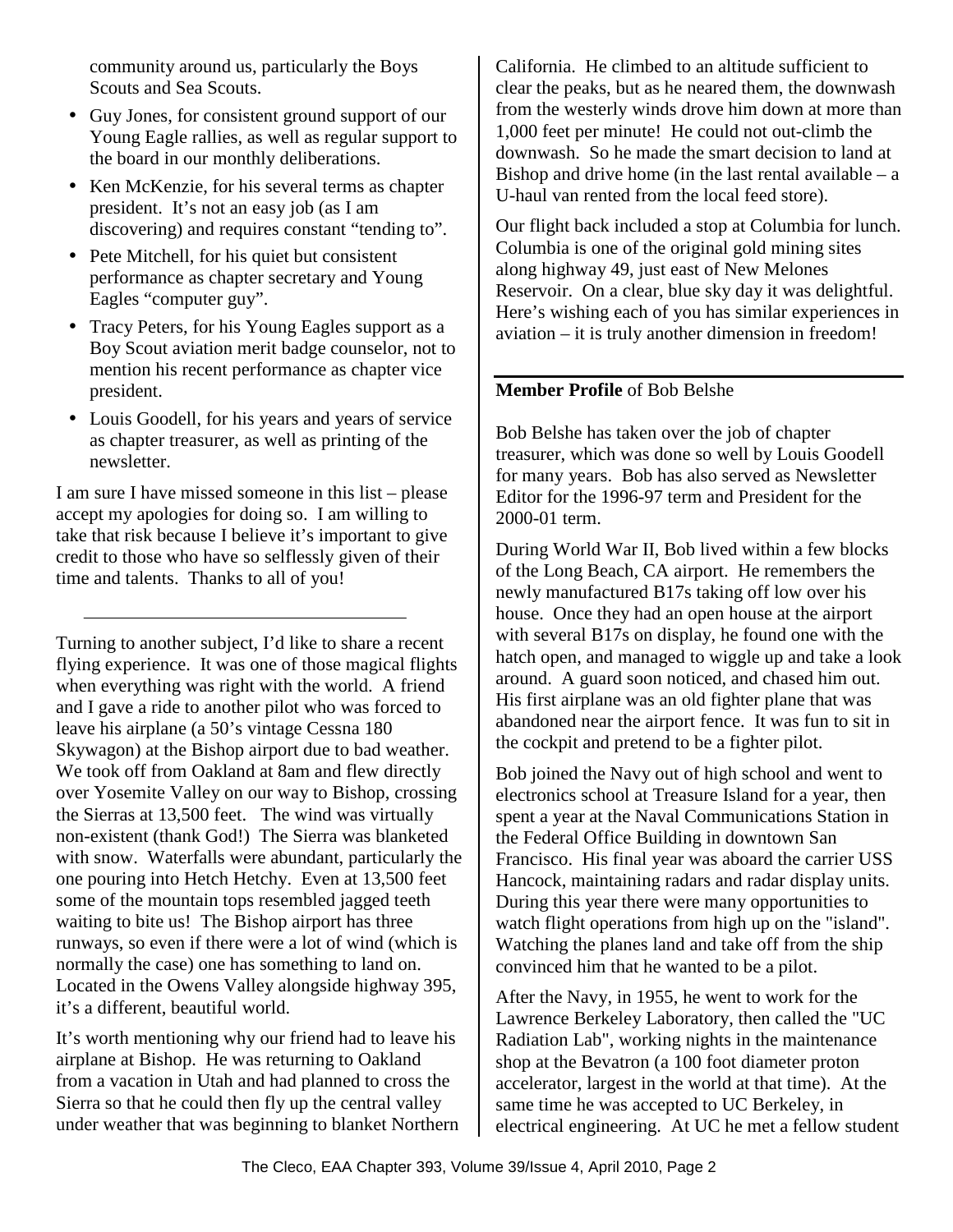who was a flight instructor, willing to teach him to fly in the Laboratory flying club. The club, still in existence today, is called the 184 Flying Club, named after the Lab's 184 inch cyclotron.

The club had an Aeronca Champion, based at Concord. The plane had no electrical system or radios, but that was OK, since Concord did not have a tower at that time. After he soloed in the Aeronca, the club acquired a Cessna 140, which he flew until getting his license in 1959. He then moved up to the club's Cessna 170.

He continued to fly in club aircraft, moving to the Oakland Squadron Flying Club for a few years then came back to the Buchanan Flying Club, and then later to the NRI Flying Club.

His career at the Laboratory lasted 39 years, first as a technician, then an engineer, and then a computer programmer. In the 1960s, when computers became smaller and cheaper, the Lab began a project to control the Bevatron with computers. Bob was put in charge of the software development and spent several years programming different generations of computers to control the many magnets which keep the particles on track through the acceleration cycle. After the control systems work he spent about ten years developing data acquisition software for physics experiments.

After retiring in 1994, he joined Chapter 393 to learn more about homebuilt airplanes. He soon decided that he had to have one, and was invited in 1995 to fly to Oshkosh with then member Will Price, who had completed building a Lancair 360 kit. There he found a plane for sale which had won a "best Lancair" award the previous year. He quickly decided that he would be flying a lot sooner if he bought this plane instead of starting a kit. Being unqualified to fly it, he hired an experienced Lancair pilot to fly it from Oshkosh to Concord.

This was the beginning of a 15 year adventure, learning how to fly and maintain the Lancair. Almost immediately on arrival, the wings had to be removed to clean out the remains of some incorrect sealant that had been used in the fuel tanks. Then there was a problem with nose wheel shimmy, followed by the decision to replace the O235 engine with an IO320 for more speed and takeoff performance. Then it needed a new GPS-based radio stack, a better propeller, and other improvements.

Now he says the plane is reliable and "just like he wants it". It has flown 950 hours, 2100 landings, two trips to Oshkosh, several trips to Oregon, and more than a few lunch fly-outs.

Bob says his best advice is to get very familiar with your airplane, fly it frequently to stay proficient, and fix any problems as soon as they come up.

#### **EAA 393 Board Meeting Notes**  April. 6, 2010

#### **The Board Meeting started promptly at 7:00pm.**

Present were Bill Reining, President; Tracy Peters, Vice-President; Pete Mitchell, Secretary; Bob Belshe, Treasurer; Linda McKenzie, Newsletter Editor; Dick Sperling, Young Eagles Coordinator; Rich Bourgeois, Meals Chairman; Renee Robinson, Webmaster; Tom Howard, Fly-Outs Coordinator; Ken McKenzie, Past President/Board Chairman; Guy Jones, Past VP; Louis Goodell, Past Treasurer and Harvard Holmes, Past Newsletter Editor / Webmaster.

#### **Treasurers Report**

Combined Savings & Checking balance is \$5,118 **Year-to-Date Revenues** *\$1520*  Dues income \$1,020, Dinner Income \$490 **Year-to-Date Expenditures** *\$776*  EAA Insurance \$321 Dinner & Raffle Expenses \$216 Young Eagles Expenditures \$71 Postage & Newsletter Printing \$102 Misc Expenses \$67 **Annual Rent to** MDPA – bill has not yet been received

#### **Dinner**

Rick provided Menus for April, May and June.

## **Webmaster**

No new updates.

## **Newsletter Editor**

Submissions for the March newsletter are due by Fri, Apr. 16.

Members whose dues are past due will receive a reminder with their March, April and May Clecos.

#### **President**

The B-17 is not available this year

Nominations are requested for outstanding Newsletter Editors, Web Masters, Young Eagles Coordinators and overall Outstanding Members. Please contact Guy Jones before the Chapter meeting with any recommendations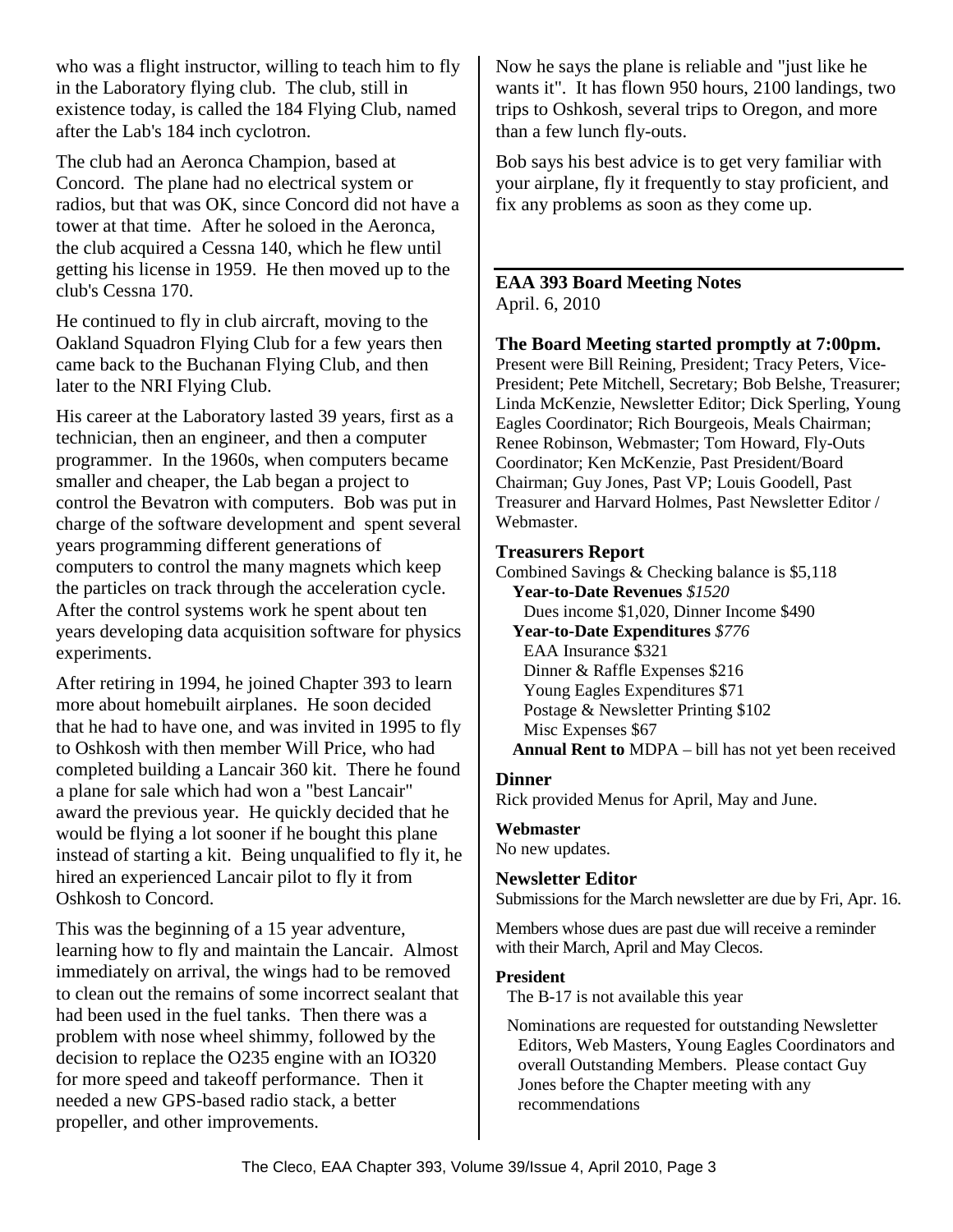Redesigned meeting attendance forms were approved by Bill R. and Rick B.

The 2010 Airport Open House has been cancelled

Bill's fraternal twin nephews would like to attend the 2010 Air Academy. Each applicant must remit a \$100 deposit to reserve a spot.. Depending upon how many "teens" are seeking chapter sponsorship, we will need to devise a screening procedure to determine who will most benefit.

#### **Young Eagles.**

Young Eagles dates the year are as follows:

**April 10** – Cancelled, too late to run public service announcements in local newspapers.

**May 15** – National Learn to Fly Day. EAA insurance will not permit us to "co-sponsor" this event with any organizations not affiliated with EAA, but any pilot who has an EAA membership is welcome to fly both Young Eagles and adults.

**June 20** -- Buchanan's open house Cancelled

**June 26**

**Sept 18** 

**Oct 16** 

No groups, Scouts etc, are on board at this time.

**Young Eagles** by Rich Sperling

IMPORTANT EAA CH393 Schedule change

We **cancelled** the **Saturday, April 10,2010** Young Eagles Rally due to a limited response from youth groups and follow-up phone calls. Unfortunately, this event was scheduled during Spring Break for most local public and private schools and we believe this affected the response. We apologize for any inconvenience this may cause.

Our next Young Eagles Rally will be held on **Saturday, May15th** and it is a big one! This event will include Young Eagles, as well as YE parent and other interested adult "Orientation" Rides. May 15th is also known as **"International Learn to Fly Day"** and is advertised by both EAA and AOPA. We have notified both PSA and Sterling Aviation of this event. We hope for a large turnout and therefore will need the help of the whole chapter to make it work!

We have added **Saturday, Aug 28th** to our schedule.

The Sea Cadets have reserved **Saturday, Oct 16th.**

Thanks for your support in all our past Young Eagle Rallys!

Rich Sperling EAA Chapter 393 Young Eagles Coordinator

## **Safety Tip** from Chapter 52

## **Fighting Fatigue**

Through studies it has been found that fatigue is a major contributor to aircraft accidents. The solution to this problem is amazingly simple. Yet often difficult to implement: **Get More Sleep!**

#### **Develop Better Sleep Habits**

- Get eight hours of sleep each night
- Get into a bedtime schedule and routine
- Turn off the lights and sound
- Make your bed a comfortable sleeping environment
- Cool room is preferred
- Avoid exercise right before sleep
- No caffeine (half-life of caffeine is six hours, so quit early
- Do not eat two to four hours before sleeping
- Alcohol is not good for sleep

## **Upcoming Events**

PACIFIC COAST DREAM MACHINES SHOW, Sunday, April 25 at the Half Moon Bay Airport. This event features approx. 2000 flying, driving and mechanical machines. Unless you are make arrangements to display your plane and arrive very early, this **IS NOT** a good casual fly-in destination. Half Moon Bay Airport is an uncontrolled and in the past has not arranged for a temporary tower.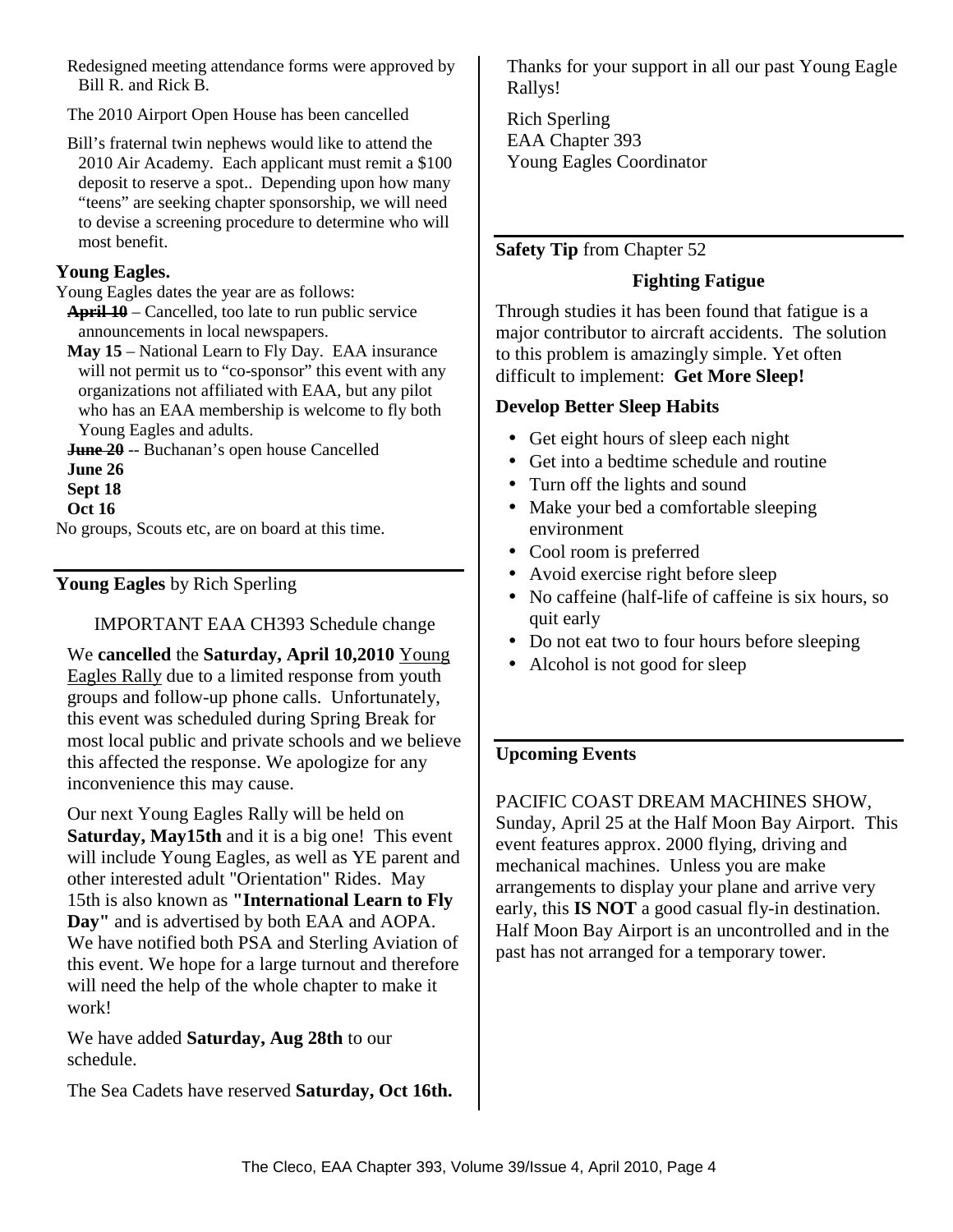#### **AIRCRAFT FOR SALE:**

 1975 Piper Warrior -- Price: \$11,000 4000 total time on airframe -- 1900 SMOH 151hp 4cyl Lycoming

Call Bruno at 925-228-2852 for additional info

#### **HANGAR SPACE FOR RENT**

 West Ramp CCR Ideal for low wing homebuilt or Project under construction \$230/mo (shared space)

Contact - Pete Wiebens 925-933-7517

#### **HANGAR FOR SALE**

Also available for rent at \$400/month Hangar B-15, South facing **Price reduced** \$54,000-with transfer of title **Contact** - Carl Johnston: cbj42@me.com or 775-220-3663

Details are available in the January Cleco

#### **HANGAR FOR SALE**

Hangar B-11 - \$60,000 **Contact** - Steve Crews: steve@bayareastairs.com or (707) 310-6276

Details are available in the January Cleco

#### **AIRCRAFT FOR SALE**

1974 CITABRIA 7KCAB Airframe Total Time: 7568 Hours Engine/HP: 150 HP Engine Times: 1131 SMOH

See Trade-A-Plane for more information: www.trade-a-plane.com/clsfdspecs/837368

**Contact** - Steve Crews: 707-310-6276 (phone)

## **Thanks to our Donors and Sponsors**



**2693 Clayton Road, Concord Ca.94519** 

# **925 689 7220 or 676 5800**

www.alpinepastry.com

**The Experimental Aircraft Association Chapter 393 of Concord, CA**  P.O. Box 6524, Concord, CA 94524-1524 http://www.eaa393.org/ Email: nle@eaa393.org

Officers/Appointees for 2010-2011

President: Bill Reining pres@eaa393.org 510 479 7260 Vice President: Tracy Peters veep@eaa393.org 925 676 2114 Secretary **Pete Mitchell** secty@eaa393.org 925 586 6491 Treasurer Bob Belshe treas@eaa393.org 925 376 7677 Newsletter Ed. Linda McKenzie nle@eaa393.org 925 283 3119 Tech. Counselor **Rick Lambert** tc@eaa393.org 925 323 0041 Young Eagles **Rich Sperling** yec@eaa393.org 925 356 5656 Dinner Coordinator **Rick Bourgeois** RicFlyer@Comcast.net 925 432 9076 Fly-out Coordinator Tom Howard TurnPrez@SBCglobal.net 925 933 6015 Government Affairs **Rich Cunningham** Past President Ken McKenzie ex-vp@eaa393.org 925 283 3119 Photographer Tom Howard photog@eaa393.org 925 933 6015 Webmaster Renee Robinson webmaster@eaa393.org 510 828 1734